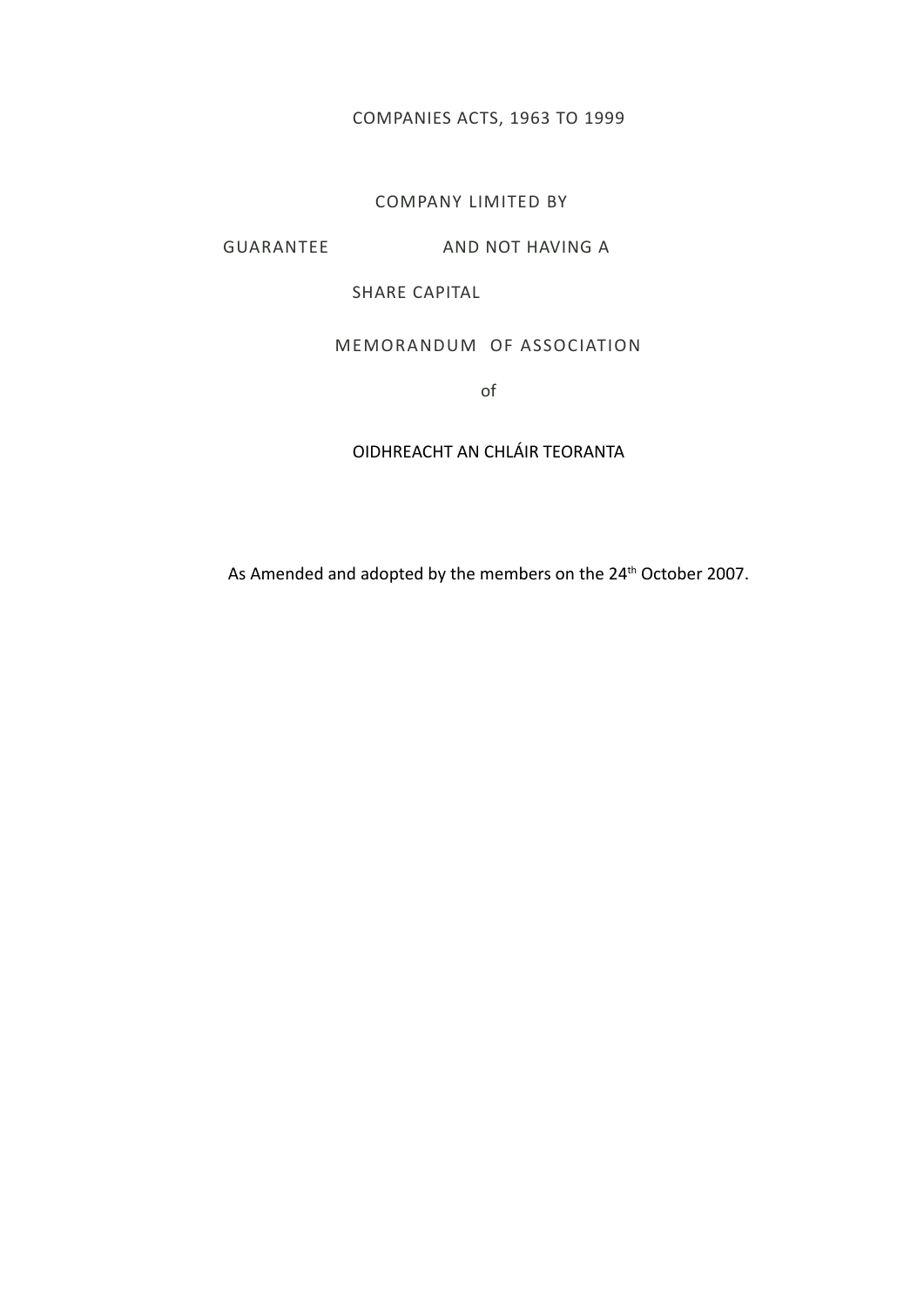# *MEMORANDUM OF ASSOCIATION*

OF

# OIDHREACHT AN CHLÁIR TEORANTA

- 1. The name of the Company is Oidhreacht an Chláir Teoranta
- 2. The main object for which the Company is established is:
	- The furtherance of education, at every level in the traditional arts, especially music, singing, storytelling and dancing and also folklore, literature, history, archaeology, geography, historiography, geology, marine sciences, natural history, architecture, the Irish language, musical instrument making and any other aspect of traditional and cultural life in Ireland.
- 3. *The following objects set out hereafter are exclusively subsidiary and ancillary to the main object set out above and these objects are to be used only for the attainment of that main object and any income generated therefrom is to be applied for the main object only.*
	- (i) To establish, develop and maintain a library and archive of the traditional arts and other subjects mentioned in (2) above and every aspect of them, and to carry out research on them.
	- (ii) To promote education and participation in traditional arts worldwide, either by traditional methodology and/or by any form of distance learning.
	- (iii) To encourage cultural tourism based on the traditional arts.
	- (iv) To build, develop, restore and maintain such premises and facilities as may be deemed necessary for the achievement of these objectives.
	- (v) To build, develop, maintain and manage a heritage centre which will reflect the traditional arts and which may include facilities such as an interpretive centre, cafeteria, shop and lounge bar.
	- (vi) To organise classes, lectures, tutorials, seminars, conferences,<br>dances, dinners, de demonstrations symposiums and/or musical, theatrical, internet or cinematic performances, on the traditional arts or aspects of them, and to provide such facilities as are necessary for this
	- (vii) To promote social intercourse among people who are interested in the traditional arts.

4. The liability of the members is limited.

5.Every member if the Company undertakes to contribute to the assets of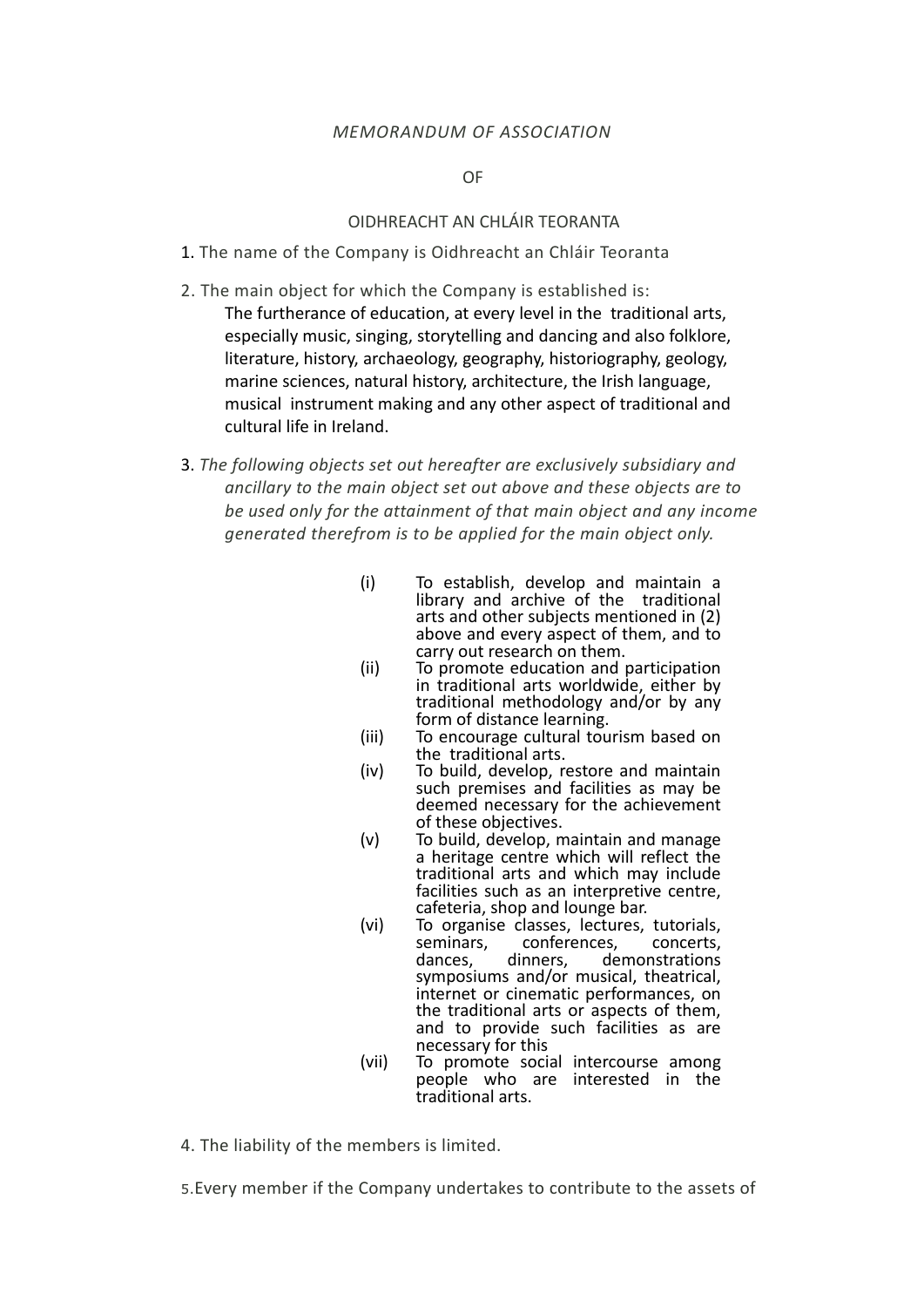the Company in the event of its being wound up while he is a member or within one year afterwards, for payment of debts and liabilities of the Company contracted before he ceases to be a member and the costs, charges and expenses of winding up and for the adjustment of the rights of the contributories among themselves, such amount as may be required not exceeding One Euro.

# **WINDING UP**

6.If upon the winding up or dissolution of the Company there remains after the satisfaction of all its debts and liabilities, any property whatsoever, it shall not be paid to or distributed among the members of the Company. Instead such property shall be given or transferred to some other charitable institution or institutions having main objects similar to the main object(s) of the Company. The institution or institutions to which the property is to be given or transferred shall prohibit the distribution of its or their income and property among its or their members to an extent at least as great as is imposed on the company under or by virtue of Clause 7 hereof. Members of the Company shall select the relevant institution or institutions at or before the time of dissolution, and if and so far as effect cannot be given to such provision, then the property shall be given or transferred to Clare County Library.

# **INCOME AND PROPERTY**

7.The income and property of the Company shall be applied solely towards the promotion if its main object(s) as set forth in this Memorandum of Association. No portion of the Company's income and property shall be paid or transferred directly or indirectly by way of dividend, bonus or otherwise howsoever by way of profit to members of the Company. No Director shall be appointed to any office of the Company paid by salary or fees, or receive any remuneration or other benefit in money or money's worth from the Company. However, nothing shall prevent any payment in good faith by the company of:

a) reasonable and proper remuneration to any member, or servant of the company (not being a Director) for any services rendered to the Company

b)interest at a rate not exceeding 5% per annum on money lent by Directors or other members of the Company to the Company:

c) reasonable and proper rent for premises demised and let by any member of the company (including any Director) to the company:

d) reasonable and proper out of pocket expenses incurred by any Director in connection with attendance to any matter affecting the Company:

e) fees, remuneration or other benefit in money's worth to any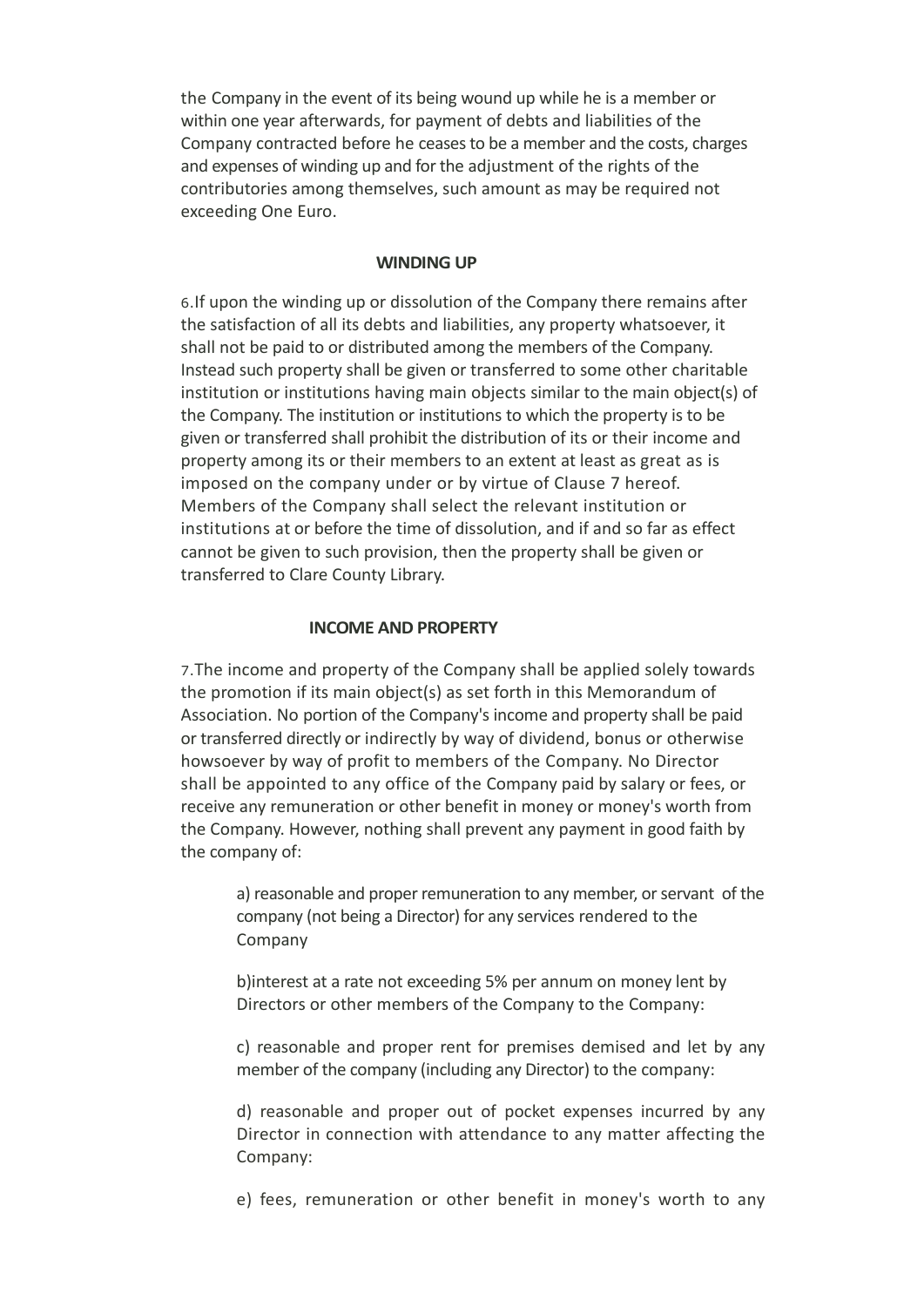Company of which a Director may be a member holding not more than one hundredth part of the issued capital of such Company.

# **ADDITIONS, ALTERATIONS OR AMENDMENTS**

8. No addition, alteration or amendment shall be made to or in the provisions of this Memorandum of Association for the time being in force unless the same shall have been previously submitted to and approved in writing by the Revenue Commissioners.

# **KEEPING ACCOUNTS**

0.Annual audited accounts shall be kept and made available to the Revenue Commissioners on request.

I certify that the foregoing Memorandum of Association was adopted at the Annual General Meeting of Oidhreacht an Chláir, held on 24th October 2007.

----------------------------------------- R. Day. Chairperson.

----------------------------------------

Date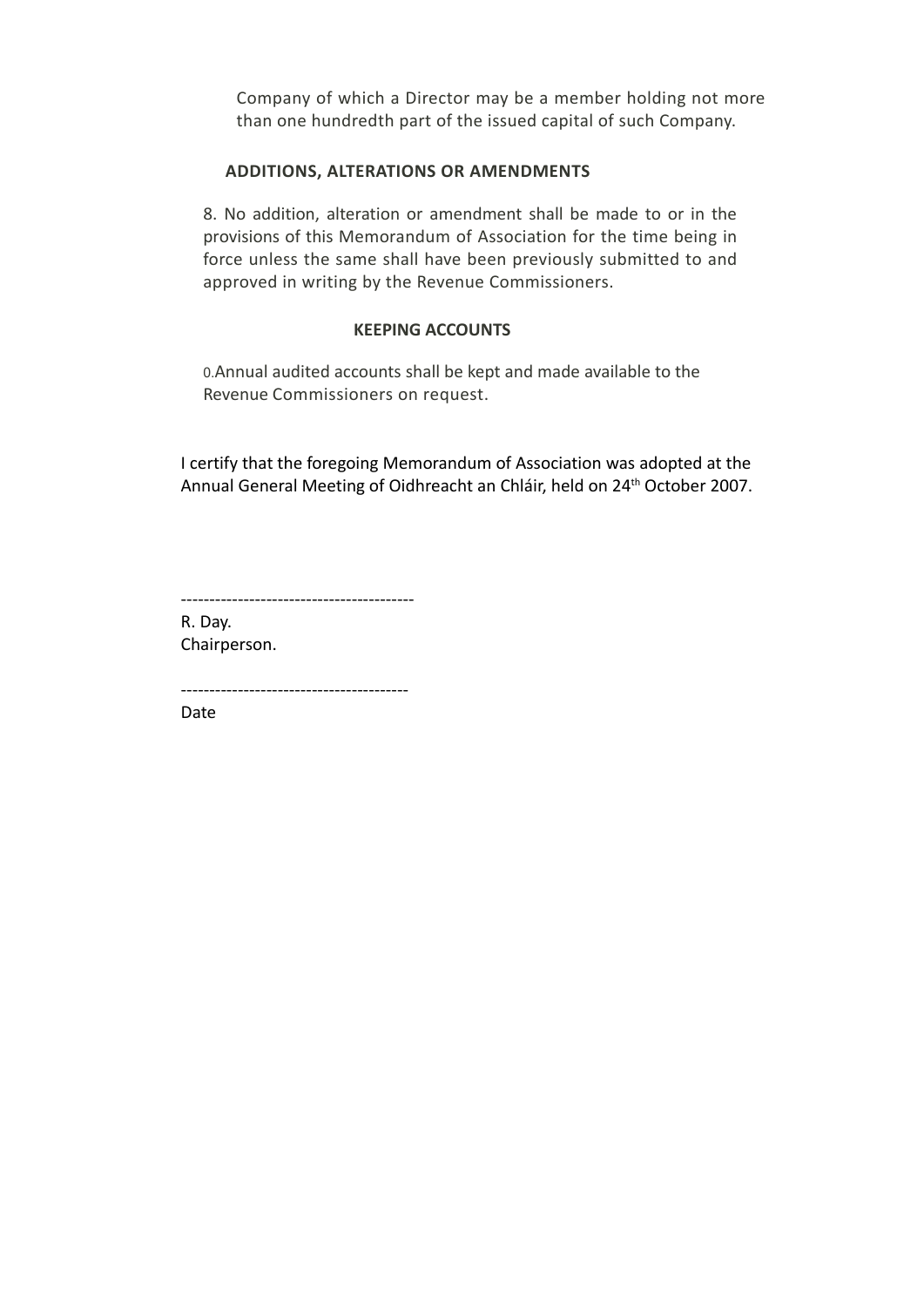THE COMPANIES ACTS 1963 – 2001

# **OIDHREACHT AN CHLÁIR TEORANTA.**

COMPANY LIMITED BY GUARANTEE AND NOT HAVING A SHARE CAPITAL

**ARTICLES OF ASSOCIATION**

The Companies Acts 1963 – 2001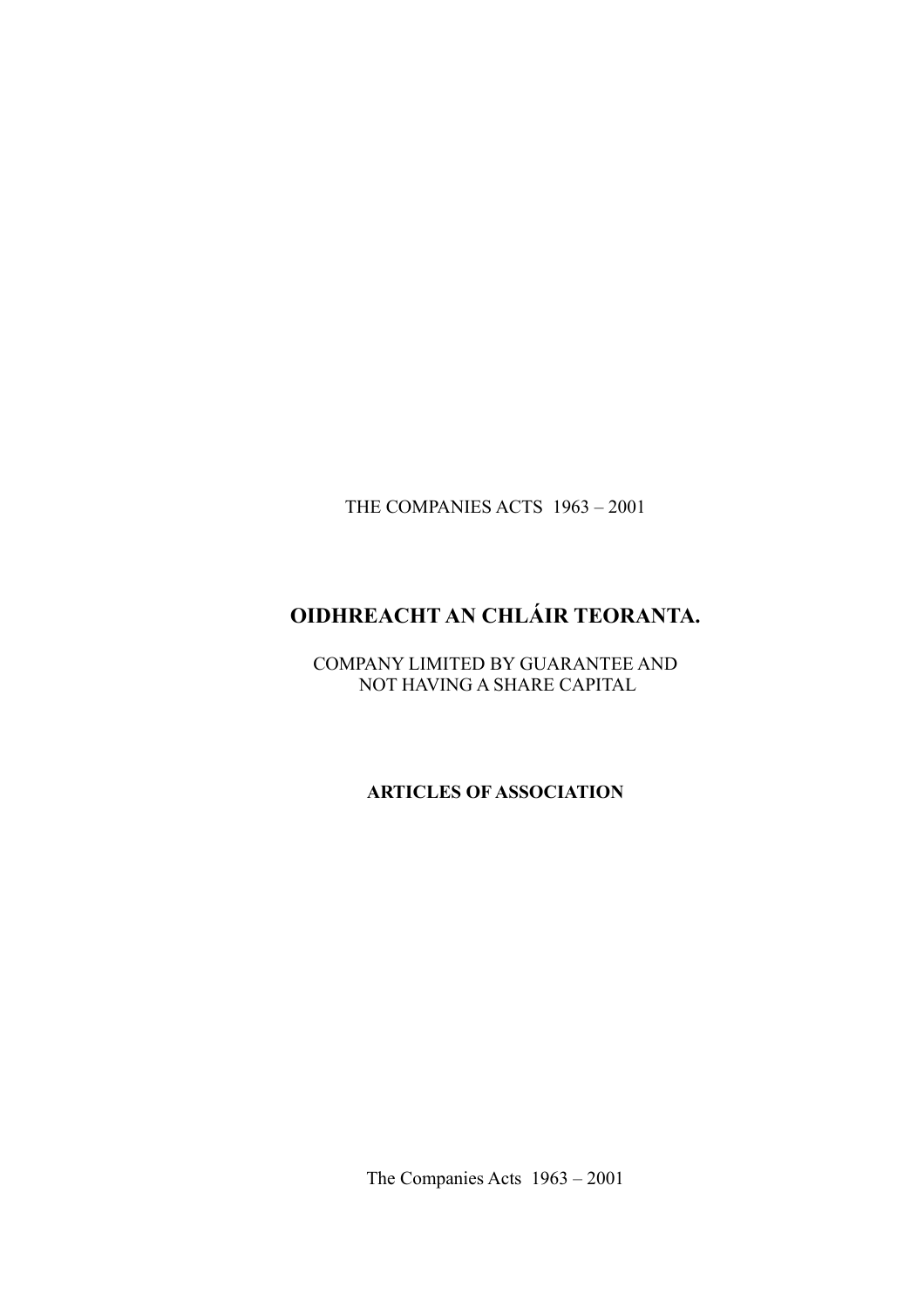# OIDHREACHT AN CHLÁIR TEORANTA.

## Articles of Association

#### *Interpretation.*

1. In these articles

"the Act " means the Companies Acts, 1963 – 2001.

"the directors" means the directors for the time being of the company or the directors present at a meeting of the board of directors and includes any person occupying the position of director by whatever name called;

"secretary" means any person appointed to perform the duties of the secretary of

company;

the

"the seal "means the common seal of the company;

"the office" means the registered office for the time being of the company.

Expressions referring to writing shall, unless the contrary intention appears, be construed as

 including references to printing, lithography, photography and any other modes of representing or reproducing words in a visible form.

Unless the contrary intention appears, words or expressions contained in these articles shall

 bear the same meaning as in the Act or any statutory modification thereof in force at the date

at which these articles become binding on the company.

#### *Members.*

 2. The number of members with which the company proposes to be registered is nine, but the

directors may from time to time register an increase of members.

 3. The subscribers to the memorandum of association and such other persons as the directors shall

admit to membership shall be members of the company.

 4. The rights and liabilities attaching to any Members of the Company may be varied from time to

time by a Special Resolution of the Company

# *General Meetings.*

- 5. All general meetings of the company shall be held in the State.
- 5. 6.(1) Subject to paragraph (2), the company shall in each year hold a general meeting as its
	- 6. annual general meeting in addition to any other meetings in that year and shall specify the meeting as such in the notices calling it; and not more than 15 months shall elapse between the date of one annual general meeting of the company and that of the next 7. .
	- (2) So long as the company holds its first annual general meeting within 18 months of its incorporation it need not hold it in the year of its incorporation or in the following year. Subject to article 4, the annual general meeting shall be held at such time and at such place in the State as the directors shall appoint.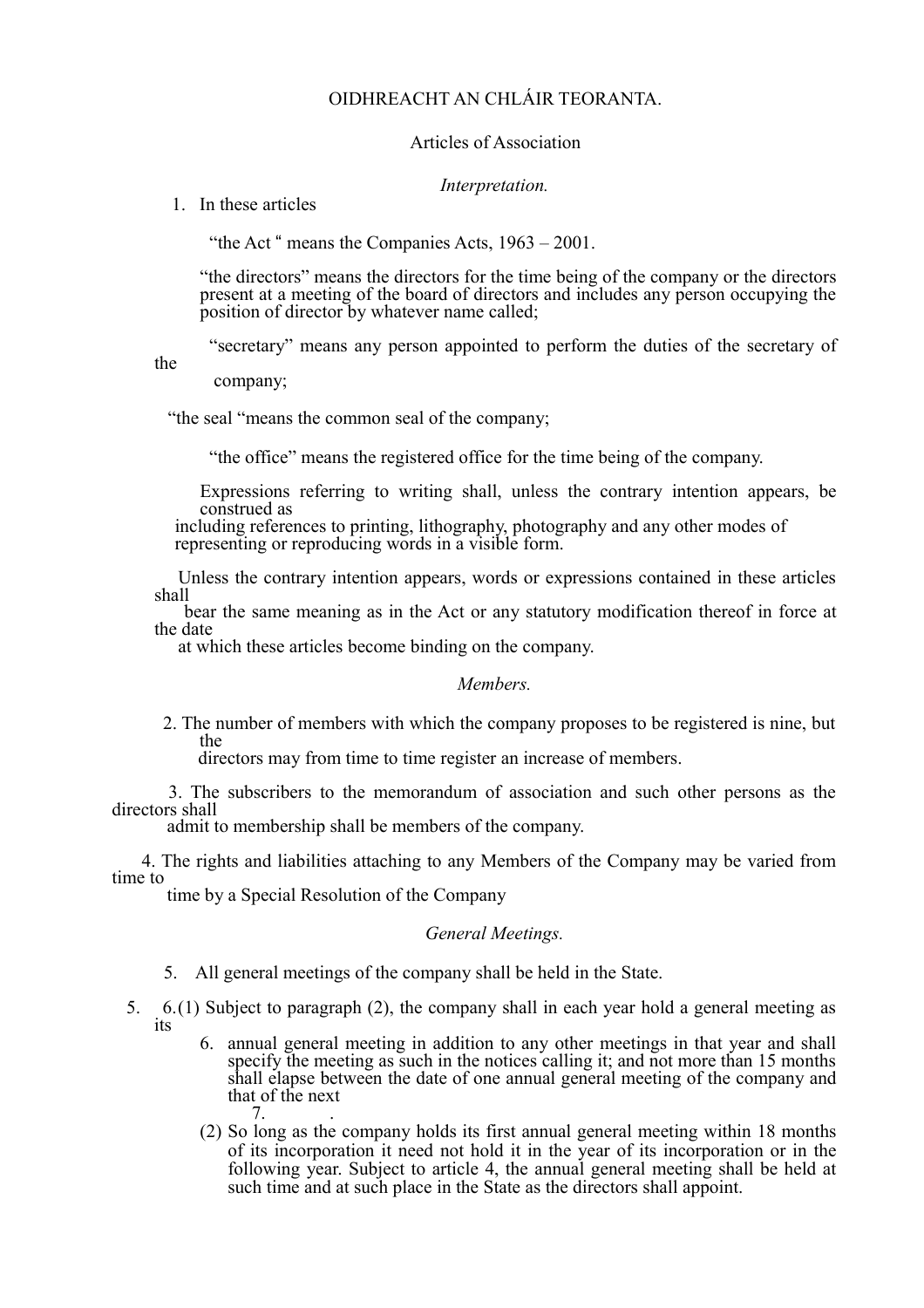- 7. All general meetings other than Annual General Meetings shall be called Extraordinary General Meetings.
- 8. The directors may, whenever they think fit, convene an Extraordinary General Meeting and extraordinary general meetings shall also be convened on such requisition, or, in default, may be convened by such requisitionists, as provided by section 132 of the Act. If at any time there are not within the State sufficient directors capable of acting to form a quorum, any director or any two members of the company may convene an extraordinary general meeting in the same manner as nearly as possible as that in which meetings may be convened by the directors.

## *Notice of General Meetings.*

- 9. Subject to sections 133 and 141 of the Act, an annual general meeting and a meeting called for the passing of a special resolution shall be called by 21 days' notice in writing at the least, and a meeting of the company (other than an annual general meeting or a meeting for the passing of a special resolution) shall be called by 14 days' notice in writing at the least. The notice shall be exclusive of the day on which it is served or deemed to be served and of the day for which it is given and shall specify the place, the day and the hour of meeting and, in the case of special business, the general nature of that business and shall be given in manner hereinafter mentioned, to such persons as are under the articles of the company, entitled to receive such notices from the company.
- 10. The accidental omission to give notice of a meeting to, or the non-receipt of notice of a meeting by, any person entitled to receive notice shall not invalidate the proceedings at that meeting.

#### *Proceedings at General Meetings.*

- 11. All business shall be deemed special that is transacted at an Extraordinary General Meeting, and also all that is transacted at an Annual General Meeting with the exception of the consideration of the accounts, balance sheets and the reports of the directors and auditors, the election of directors in the place of those retiring, the reappointment of the retiring auditors, and the fixing of the remuneration of the auditors.
- 12. No business shall be transacted at any general meeting unless a quorum of members is present at the time when the meeting proceeds to business; save as herein otherwise provided, three members present in person shall be a quorum.
- 13. If within half an hour from the time appointed for the meeting a quorum is not present, the meeting, if convened upon the requisition of members, shall be dissolved; in any other case it shall stand adjourned to the same day in the next week at the same time and place, or to such other day and at such other time and place as the directors may determine, and if at the adjourned meeting a quorum is not present within half an hour from the time appointed for the meeting, the members present shall be a quorum.
- 14. The chairman, if any, of the board of directors shall preside as chairman at every general meeting of the company, or if there is no such chairman, or if he is not present within 15 minutes after the time appointed for the holding of the meeting or is unwilling to act, the directors present shall elect one of their number to be chairman of the meeting.
- 15. If at any meeting no director is willing to act as chairman or if no director is present within 15 minutes after the time appointed for holding the meeting, the members present shall choose one of their number to be chairman of the meeting.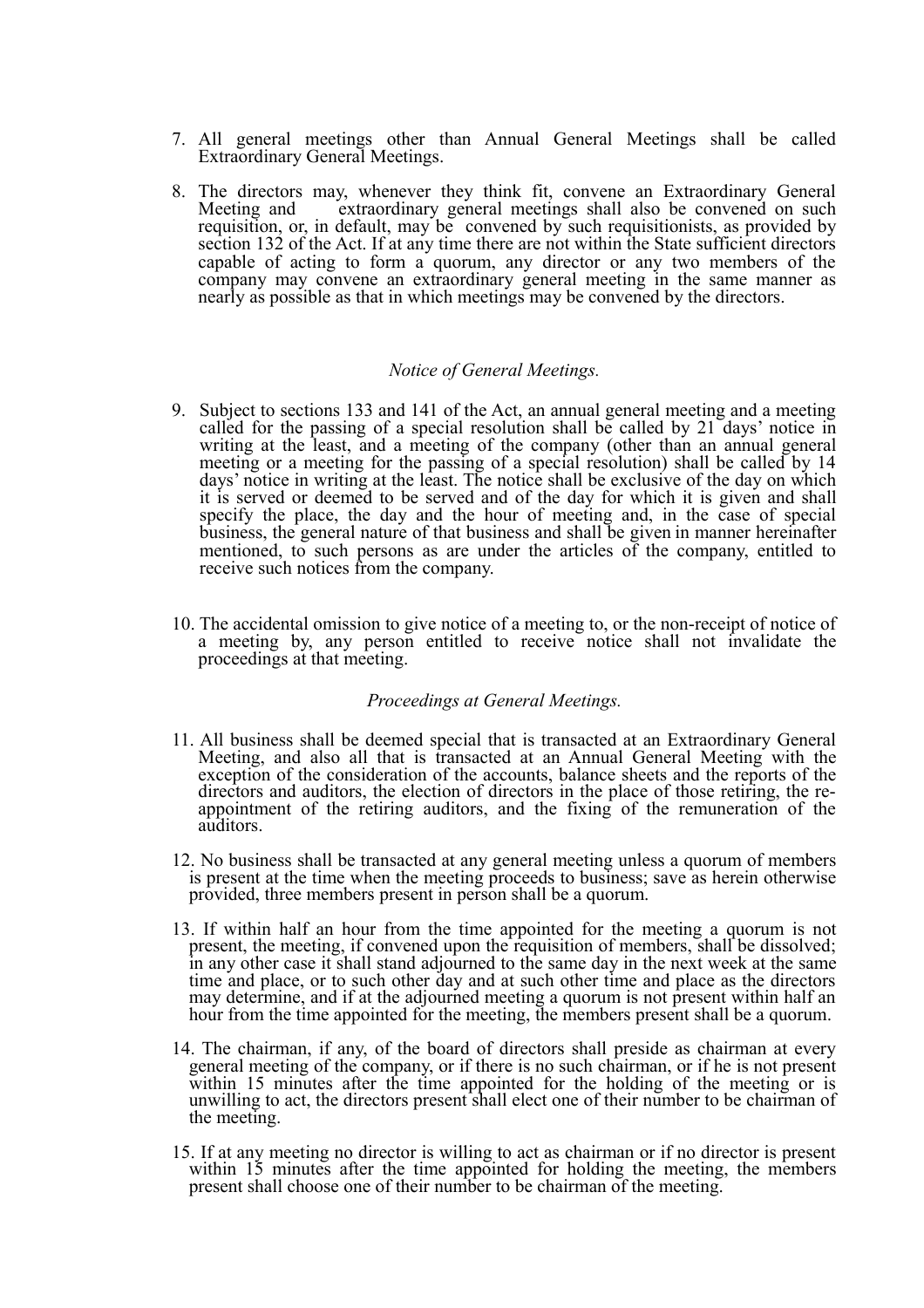- 16. The chairman may with the consent of any meeting at which a quorum is present (and shall, if so directed by the meeting), adjourn the meeting from time to time and from place to place, but no business shall be transacted at any adjourned meeting other than the business left unfinished at the meeting from which the adjournment took place. When a meeting is adjourned for 30 days or more, notice of the adjourned meeting shall be given as in the case of an original meeting. Save as aforesaid, it shall not be necessary to give any notice of an adjournment or of the business to be transacted at an adjourned meeting.
- 17. At any general meeting a resolution put to the vote of the meeting shall be decided on a show of hands unless a poll is (before or on the declaration of the result of the show of hands) demanded—
	- (a) by the chairman; or
	- *(b)* by at least three members present in person or by proxy; or

*(c)* by any member or members present in person or by proxy and representing not less than one-tenth of the total voting rights of all the members having the right to vote at the meeting

Unless a poll is so demanded, a declaration by the chairman that a resolution has, on a show of hands, been carried or carried unanimously or by a particular majority or lost, and an entry to that effect in the book containing the minutes of proceedings of the company shall be conclusive evidence of the fact without proof of the number or proportion of the votes recorded in favour of or against such resolution.

The demand for a poll may be withdrawn.

- 18. Except as provided in article 19, if a poll is duly demanded it shall be taken in such manner as the chairman directs and the result of the poll shall be deemed to be the resolution of the meeting at which the poll was demanded.
- 19. Where there is an equality of votes, whether on a show of hands or on a poll, the chairman of the meeting at which the show of hands takes place or at which the poll is demanded, shall be entitled to a second or casting vote.
- 20. A poll demanded on the election of a chairman, or on a question of adjournment shall be taken forthwith. A poll demanded on any other question shall be taken at such time as the chairman of the meeting directs, and any business other than that upon which a poll has been demanded may be proceeded with pending the taking of the poll.
- 21. Subject to section 141 of the Act, a resolution in writing signed by all the members for the time being entitled to attend and vote on such resolution at a general meeting (or being bodies corporate by their duly authorised representatives) shall be as valid and effective for all purposes as if the resolution had been passed at a general meeting of the company duly convened and held, and if described as a special resolution shall be deemed to be a special resolution within the meaning of the Act.

# *Votes of Members.*

- 22. Every member shall have one vote.
- 23. A member of unsound mind, or in respect of whom an order has been made by any court having jurisdiction in lunacy, may vote, whether on a show of hands or on a poll, by his committee, receiver, guardian, or other person appointed by that court, and any such committee, receiver, guardian, or other person may vote by proxy on a show of hands or on a poll.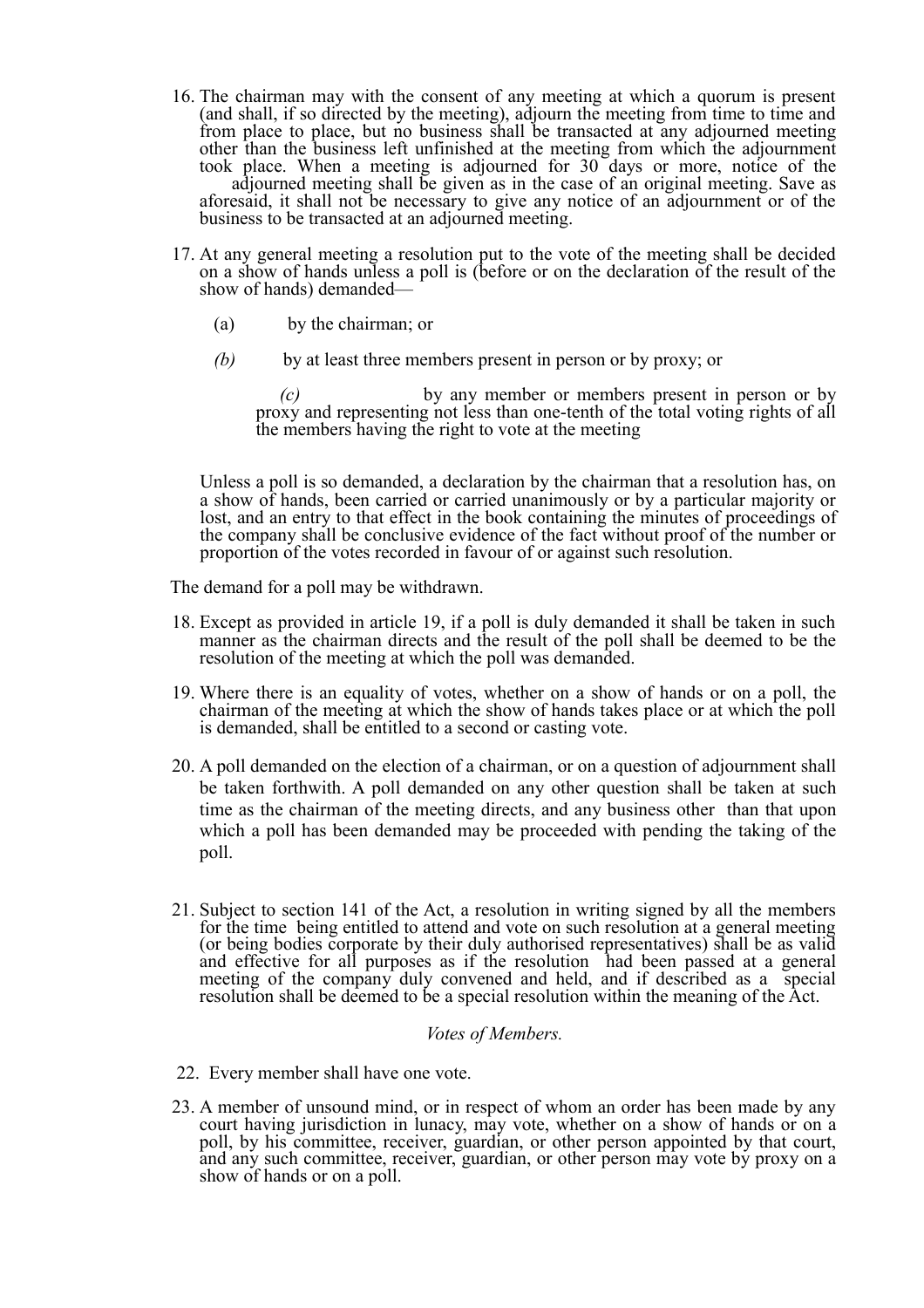- 24. No member shall be entitled to vote at any general meeting unless all moneys immediately payable by him to the company have been paid.
- 25. No objection shall be raised to the qualification of any voter except at the meeting or adjourned meeting at which the vote objected to is given or tendered, and every vote not disallowed at such meeting shall be valid for all purposes. Any such objection made in due time shall be referred to the chairman of the meeting whose decision shall be final and conclusive.
	- 26. Votes may be given either personally or by proxy.
- 27. The instrument appointing a proxy shall be in writing under the hand of the appointer or of his attorney duly authorised in writing, or, if the appointer is a body corporate, either under seal or under the hand of an officer or attorney duly authorised. A proxy need not be a member of the company.
- 28. The instrument appointing a proxy and the power of attorney or other authority, if any, under which it is signed or a notarially certified copy of that power or authority shall be deposited at the office or at such other place within the State as is specified for that purpose in the notice convening the meeting not less than 48 hours before the time for holding the meeting or adjourned meeting at which the person named in the instrument proposes to vote, or, in the case of a poll, not less than 48 hours before the time appointed for the taking of the poll, and in default the instrument of proxy shall not be treated as valid.
- 29. An instrument appointing a proxy shall be in the following form or a form as near thereto as circumstances permit—

| OIDHREACHT AN CHLÁIR TEORANTA<br>I/We                                                                                                                                                           |
|-------------------------------------------------------------------------------------------------------------------------------------------------------------------------------------------------|
|                                                                                                                                                                                                 |
|                                                                                                                                                                                                 |
| in the county of---------------------------------being a member / members of the above-                                                                                                         |
|                                                                                                                                                                                                 |
| or failing him                                                                                                                                                                                  |
|                                                                                                                                                                                                 |
| as my / our proxy to vote for me/us on my/our behalf at the (Annual or<br>Extraordinary, as the<br>case may be) general meeting of the company to be held on the<br>at any adjournment thereof. |
|                                                                                                                                                                                                 |
| This form is to be used in foresure of Loopingth the measlution. Unless otherwise                                                                                                               |

This form is to be used in favour of / against\* the resolution. Unless otherwise instructed, the proxy will vote as he thinks fit. \*Strike out whichever is not desired.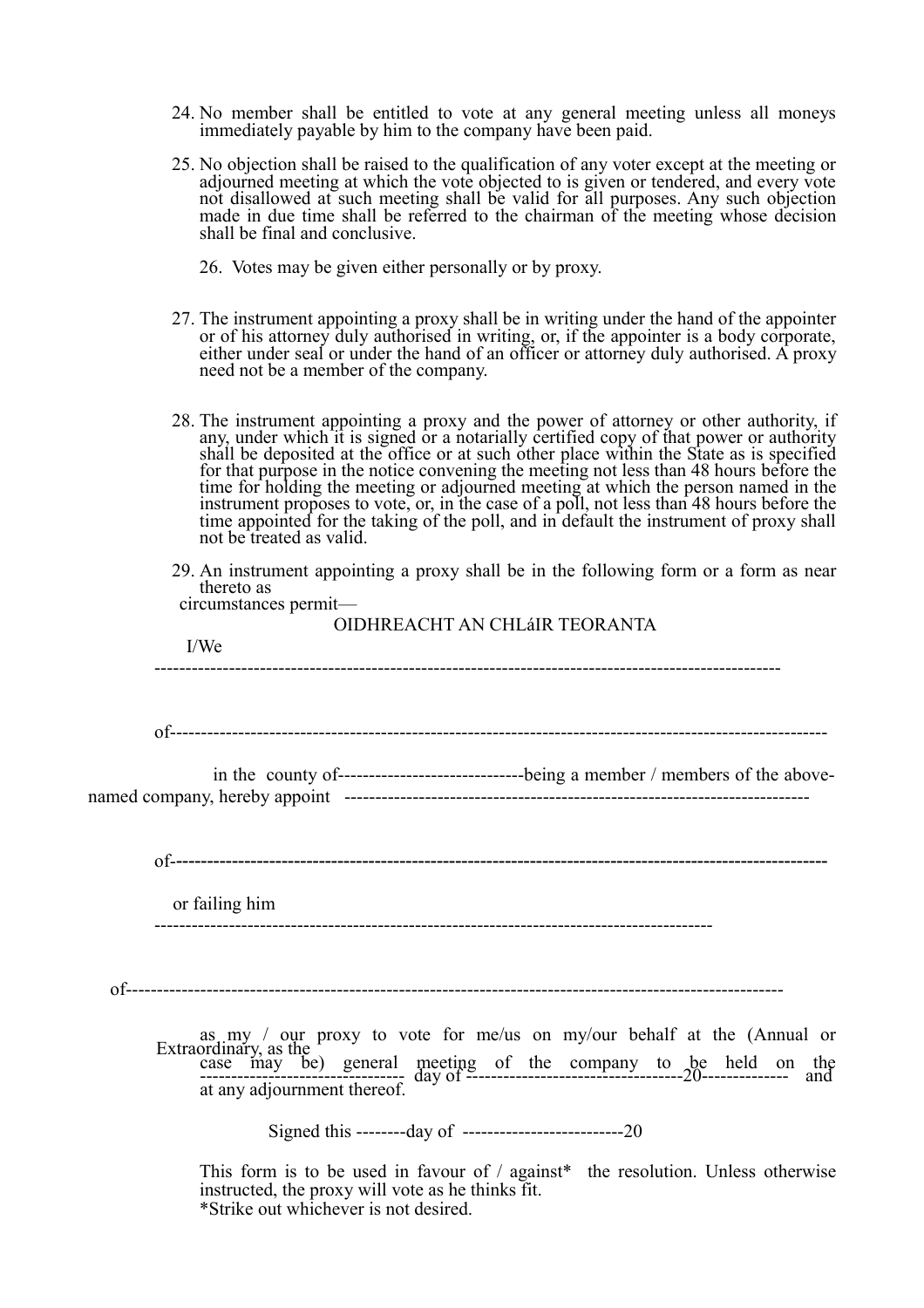- 30. The instrument appointing a proxy shall be deemed to confer authority to demand or join in demanding a poll.
- 31. A vote given in accordance with the terms of an instrument of proxy shall be valid notwithstanding the previous death or insanity of the principal or revocation of the proxy or of the authority under which the proxy was executed, if no intimation in writing of such death, insanity or revocation as aforesaid is received by the company at the office before the commencement of the meeting or adjourned meeting at which the proxy is used.

## *Bodies Corporate acting by Representatives at Meetings..*

32. Any body corporate which is a member of the company may by resolution of its directors or other governing body authorise such person as it thinks fit to act as its representative at any meeting of the company, and the person so authorised shall be entitled to exercise the same powers on behalf of the body corporate which he represents as that body corporate could exercise if it were an individual member of the company.

## *Directors.*

- 33. The number of the directors and the names of the first directors shall be determined in writing by the subscribers to the Memorandum of Association or a majority of them.
- 34. The remuneration of the directors shall from time to time be determined by the company in general meeting. Such remuneration shall be deemed to accrue from day to day. The directors may also be paid all travelling, hotel and other expenses properly incurred by them in attending and returning from meetings of the directors or any committee of the directors or general meetings of the company or in connection with the business of the company.

# *Borrowing Powers*

35. The directors may exercise all the powers of the company to borrow money and to mortgage or charge its undertaking and property or any part thereof, and to issue debentures, debenture stock and other securities, whether outright or as security for any debt, liability or obligation of the company or of any third party.

# *Powers and Duties of Directors.*

- 36. The business of the company shall be managed by the directors, who may pay all expenses incurred in promoting and registering the company, and may exercise all such powers of the company as are not by the Act or by these articles required to be exercised by the company in general meeting, subject nevertheless to the provisions of the Act and of these articles and to such directions, being not inconsistent with the aforesaid provisions, as may be given by the company in general meeting: but no direction given by the company in general meeting shall invalidate any prior act of the directors which would have been valid if that direction had not been given.
- 37. The directors may from time to time and at any time by power of attorney appoint any company, firm or person or body of persons, whether nominated directly or indirectly by the directors, to be the attorney or attorneys of the company for such purposes and with such powers, authorities and discretions (not exceeding those vested in or exercisable by the directors under these articles) and for such period and subject to such conditions as they may think fit, and any such powers of attorney may contain such provisions for the protection and convenience of persons dealing with any such attorney as the directors may think fit, and may also authorise any such attorney to delegate all or any of the powers, authorities and discretions vested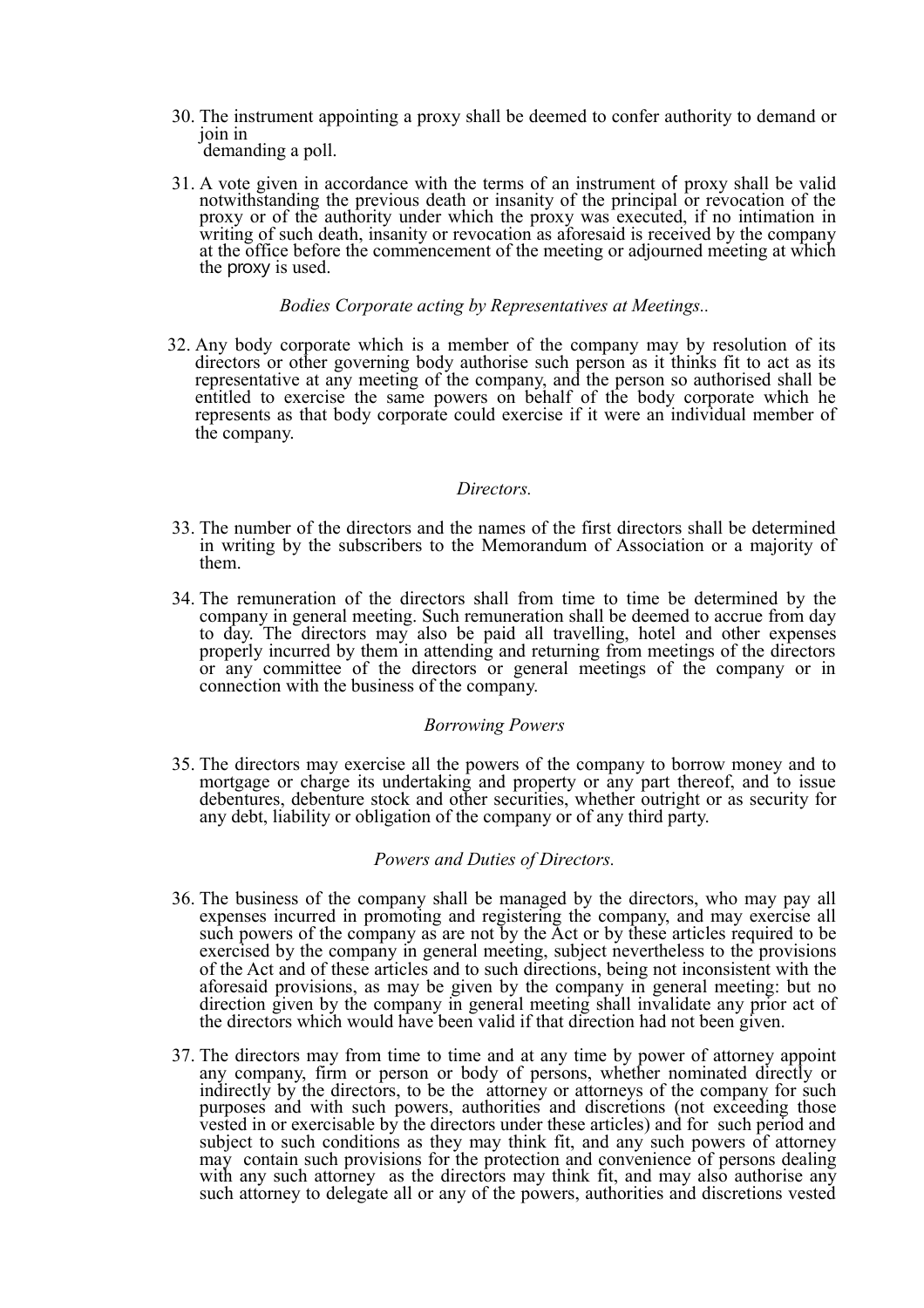in him.

- 38. All cheques, promissory notes, drafts, bills of exchange and other negotiable instruments, and all receipts for moneys paid to the company, shall be signed, drawn, accepted, endorsed or otherwise executed, as the case may be, by such person or persons and in such manner as the directors shall from time to time by resolution determine.
- 39. The directors shall cause minutes to be made in books provided for the purpose—
- (a) of all appointments of officers made by the directors;
	- 8. (b) of the names of the directors present at each meeting of the directors and of any committee
	- 9. directors
		- (c) of all resolutions and proceedings at all meetings of the company, and of the directors and of committees of directors.

# *Disqualification of Directors*

- 40. The office of director shall be vacated if the director
	- (a) without the consent of the company in general meeting holds any other office or place of profit under the company; or

(b) is adjudged bankrupt in the State or in Northern Ireland or Great Britain or makes any arrangement or composition with his creditors generally; or

(c) becomes prohibited from being a director by reason of any order made under section  $184$  of the Act; or

- *(d)* becomes of unsound mind; or
- *(e)* resigns his office by notice in writing to the company; or
- *(f)* is convicted of an indictable offence unless the directors otherwise determine; or

(g) is directly or indirectly interested in any contract with the company and fails to declare the nature of his interest in the manner required by section 194 of the Act.

# *Voting on Contracts.*

41. A director may vote in respect of any contract in which he interested or any matter arising thereout.

# *Rotation of Directors.*

42. At the first annual general meeting of the company, all the directors shall retire from office and at the annual general meeting every subsequent year one-third of the directors for the time being, or, if their number is not three or a multiple of three, then number nearest one-third, shall retire from office.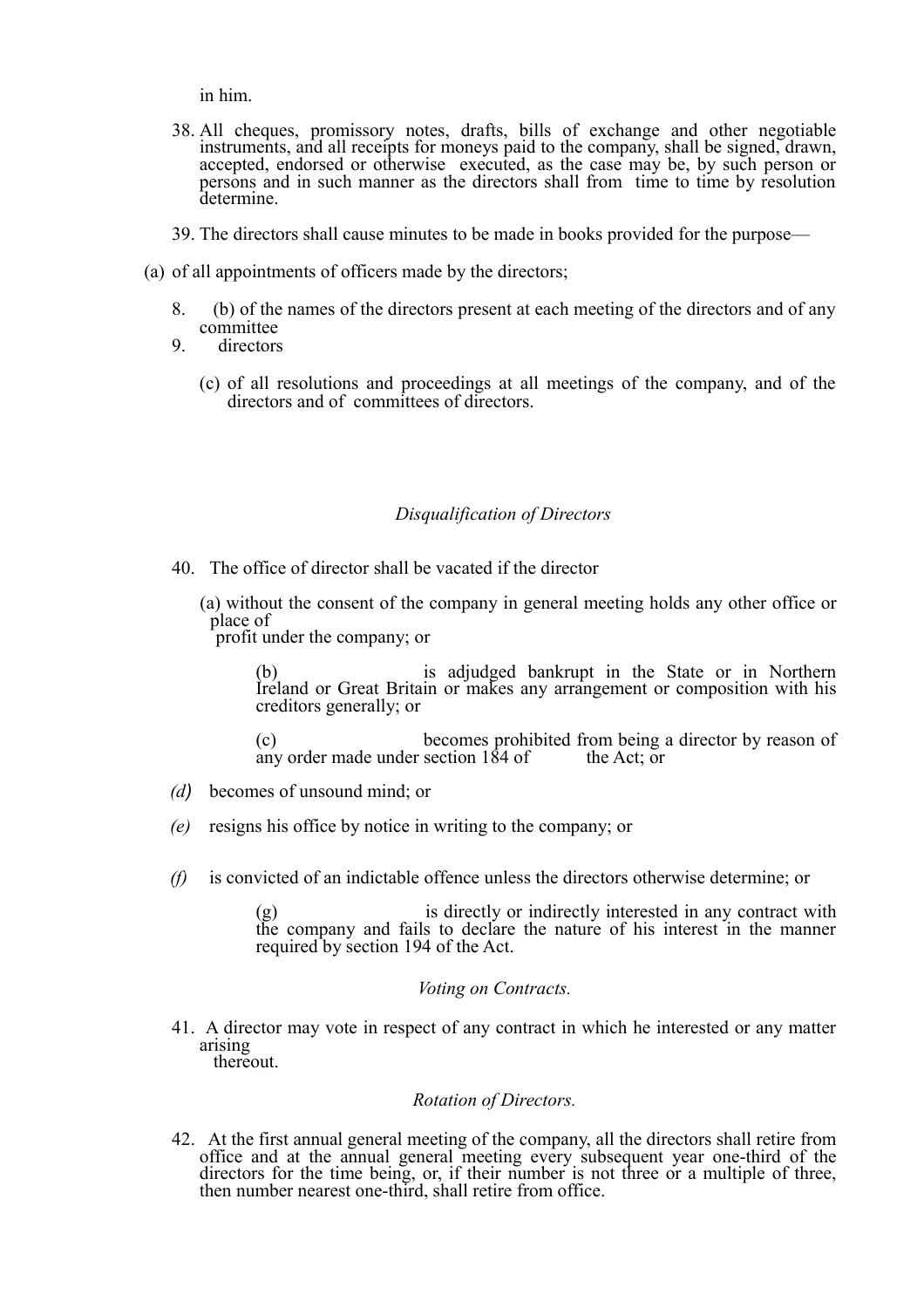- 43. The directors to retire in every year shall be those who have been longest in office since the last election, but as between persons who became directors on the same day, those to retire shall (unless otherwise agreed amongst themselves) be determined by lot.
- 44. A retiring director shall be eligible for re-election.
- 45. The company, at the meeting at which a director retires in manner aforesaid, may fill the vacated office by electing a person thereto, and in default the retiring director shall, if offering himself for re-election, be deemed to have been re-elected, unless at such meeting it is expressly resolved not to fill such vacated office or unless a resolution for the re-election of such director has been put to the meeting and lost.
- 46. No person other than a director retiring at the meeting shall, unless recommended by the directors, be eligible for election to the office of director at any general meeting unless, not less than 3 nor more than 21 days before the date appointed for the meeting, there has been left at the office notice in writing, signed by a member duly qualified to attend and vote at the meeting for which such notice is given, of his intention to propose such a person for election, and also notice in writing signed by that person ) of his willingness to be elected.
- 47. The company may from time to time by ordinary resolution increase or reduce the number of directors, and may also determine in what rotation the increased or reduced number is to go out of office.
- 48. The directors shall have power at any time, and from time to time, to appoint any person to be a director, either to fill a casual vacancy or as an addition to the existing directors, but so that the total number of directors shall not at any time exceed the number fixed in accordance with these articles Any director so appointed shall hold office only until the next annual general meeting, and shall then be eligible for reelection, but shall not be taken into account in determining the directors who are to retire by rotation at such meeting.
- 49. The company may by ordinary resolution of which extended notice has been given in accordance with section 142 of the Act remove any director before the expiration of his period of office, notwithstanding anything in these articles or in any agreement between the company and such director. Such removal shall be without prejudice to any claim such director may have for damages for breach of any contract of service between him and the company.
- 50. The company may by ordinary resolution appoint another person in place of a director removed from office under article 48. Without prejudice to the powers of the directors under article 47, the company in general meeting may appoint any person to be a director, either to fill a casual vacancy or as an additional director. A person appointed in place of a director so removed or to fill such a vacancy shall be subject to retirement at the same time as if he had become a director on the day on which the director in whose place he is appointed was last elected a director.

# *Proceedings of Directors.*

- 51. The directors may meet together for the despatch of business, adjourn and otherwise regulate their meetings as they think fit. Questions arising at any meeting shall be decided by a majority of votes. Where there is an equality of votes, the chairman shall have a second or casting vote. A director may, and the secretary on the requisition of a director shall, at any time summon a meeting of the directors .If the directors so resolve it shall not be necessary to give notice of a meeting of directors to any director who being resident in the State is for the time being absent from the State.
- 52. The quorum necessary for the transaction of the business of the directors may be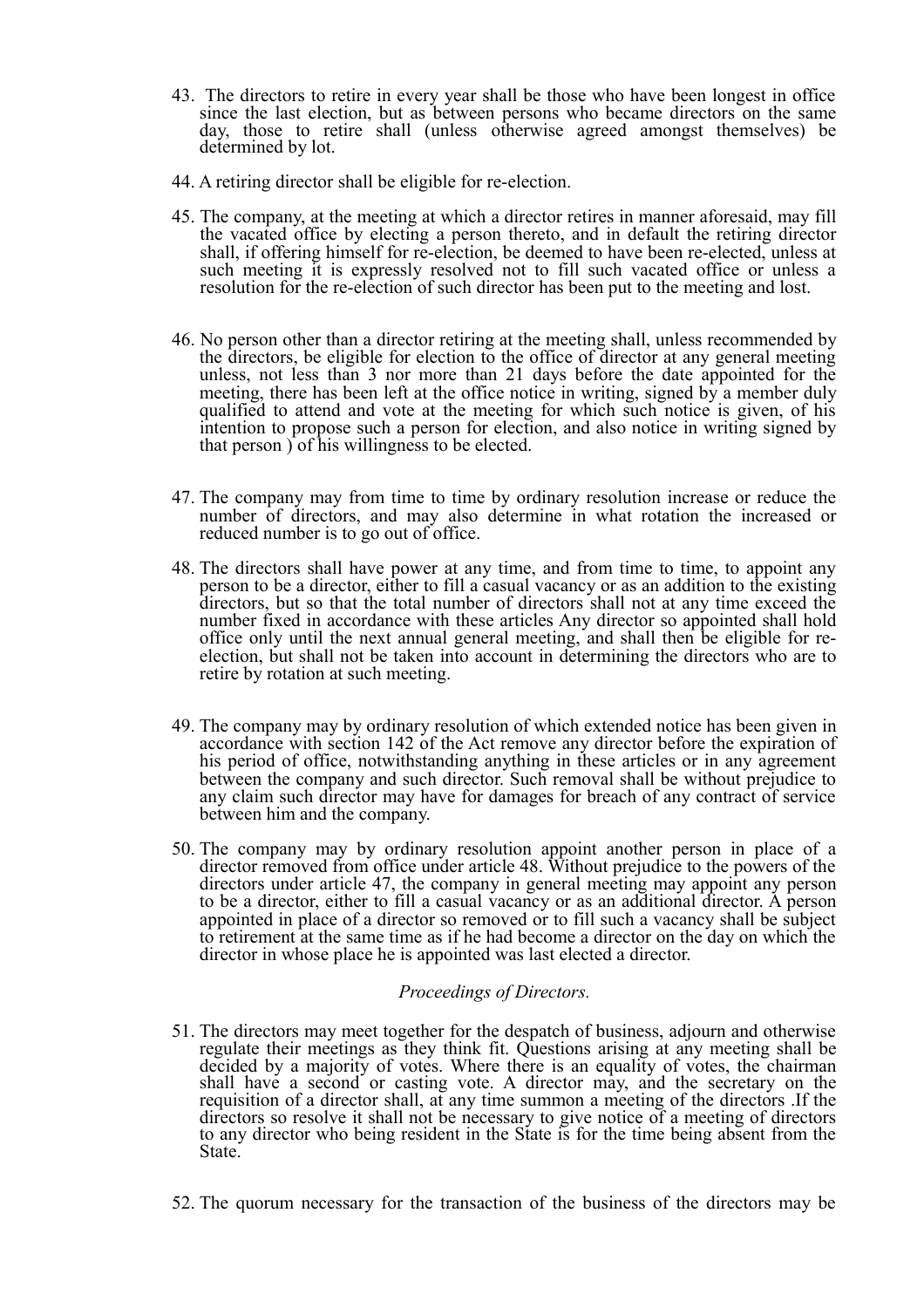fixed by the

directors, and unless so fixed shall be two.

- 53. The continuing directors may act notwithstanding any vacancy in their number but, if and so long as their number is reduced below the number fixed by or pursuant to the articles of the company as the necessary quorum of directors, the continuing directors or director may act for the purpose of increasing the number of directors to that number or of summoning a general meeting of the company, but for no other purpose.
- 54. The directors may elect a chairman of their meetings and determine the period for which he is to hold office; but, if no such chairman is elected, or if at any meeting the chairman is not present within 5 minutes after the time appointed for holding the same, the directors present may choose one of their number to be chairman of the meeting.
- 55. The directors may delegate any of their powers to committees consisting of such member or

 members of the board as they think fit; any committee so formed shall, in the exercise of the

 powers so delegated, conform to any regulations that may be imposed on it by the directors.

 56. A committee may elect a chairman of its meetings; if no such chairman is elected, or if at any

 meeting the chairman is not present within 5 minutes after the time appointed for holding the

same, the members present may choose one of their number to be chairman of the meeting.

- 57. A committee may meet and adjourn as it thinks proper. Questions arising at any meeting shall be determined by a majority of votes of the members present, and when there is an equality of votes, the chairman shall have a second or casting vote.
- 58. All acts done by any meeting of the directors or of a committee of directors or by any person acting as director shall, notwithstanding that it is afterwards discovered that there was some defect in the appointment of any such director or person acting as aforesaid, or that they or any of them were disqualified, be as valid as if every such person had been duly appointed and was qualified to be a director.
- 59. A resolution in writing, signed by all the directors for the time being entitled to receive notice of a meeting of the directors, shall be as valid as if it had been passed at a meeting of the directors duly convened and held.

# *Secretary***.**

- 60. The secretary shall be appointed by the directors for such term and at such remuneration and upon such conditions as they may think fit; and any secretary so appointed may be removed by them.
- 61. A provision of the Act or these articles requiring or authorising a thing to be done by or to a director and the secretary shall not be satisfied by its being done by or to the same person acting both as director and as, or in place of, the secretary.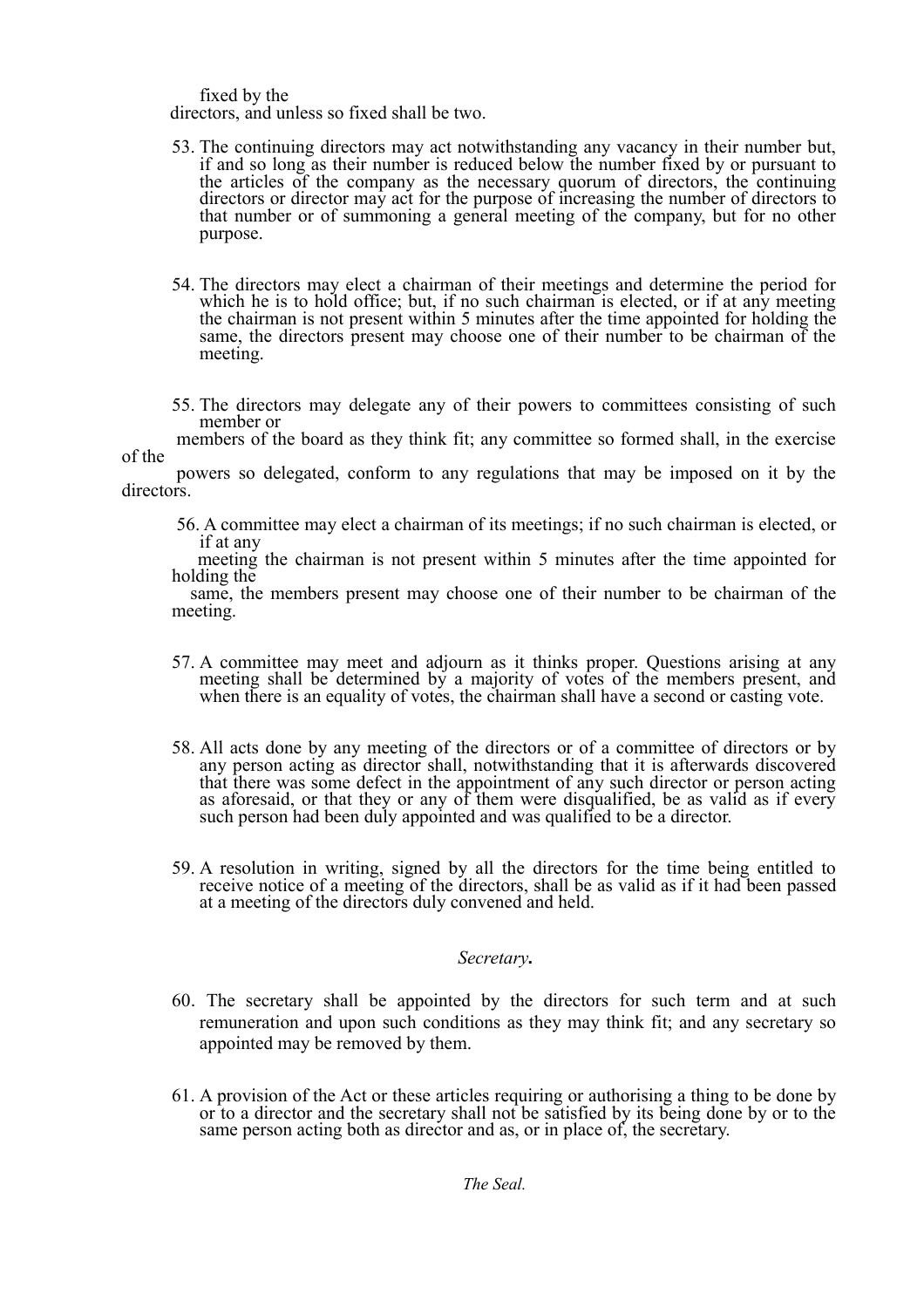62. The seal shall be used only by the authority of the directors or of a committee of directors authorised. by the directors in that behalf and*.* every instrument to which the seal shall be affixed shall be signed by a director and shall be countersigned by the secretary or by a second director or by some other person appointed by the directors for the purpose.

## *Accounts.*

- 63. The directors shall cause proper books of account to be kept relating to—
- (a) all sums of money received and expended by the company and the matters in respect of which the receipt and expenditure takes place;
- (b) all sales and purchases of goods by the company; and
- (c) the assets and liabilities of the company.

Proper books shall not be deemed to be kept if there are not kept such books of account as are

necessary to give a true and fair view of the state of the company's affairs and to explain its

transactions.

- 64.The books of account shall be kept at the office or, subject to section 147 of the Act, at such other place as the directors think fit, and shall at all reasonable times be open to the inspection of the directors.
- **65.** The directors shall from time to time determine whether and to what extent and at what times and places and under what conditions or regulations the accounts and books of the company or any of them shall be open to the inspection of members not being directors, and no member (not being a director) shall have any right of inspecting any account or book or document of the company except as conferred by statute or authorised by the directors or by the company in general meeting.
- **66.** The directors shall from time to time in accordance with sections 148, 150, 157 and 158 of the Act cause to be prepared and to be laid before the annual general meeting of the company such profit and loss accounts, balance sheets, group accounts and reports as are required by those sections to be prepared and laid before the annual general meeting of the company.
- **67.** A copy of every balance sheet (including every document required by law to be annexed thereto) which is to be laid before the annual general meeting of the company together with a copy of the directors' report and auditors' report shall, not less than 21 days before the date of the annual general meeting, be sent to every person entitled under the provisions of the Act to receive them.

#### *Audit..*

**68.** Auditors shall be appointed and their duties regulated in accordance with sections 160 to 163 of the Act.

#### *Notices.*

**69.** A notice may be given by the company to any member either personally or by sending it by post to him to his registered address. Where a notice is sent by post, service of the notice shall be deemed to be effected by properly addressing, prepaying and posting a letter containing the notice, and to have been effected in the case of a notice of a meeting at the expiration of 24 hours after the letter containing